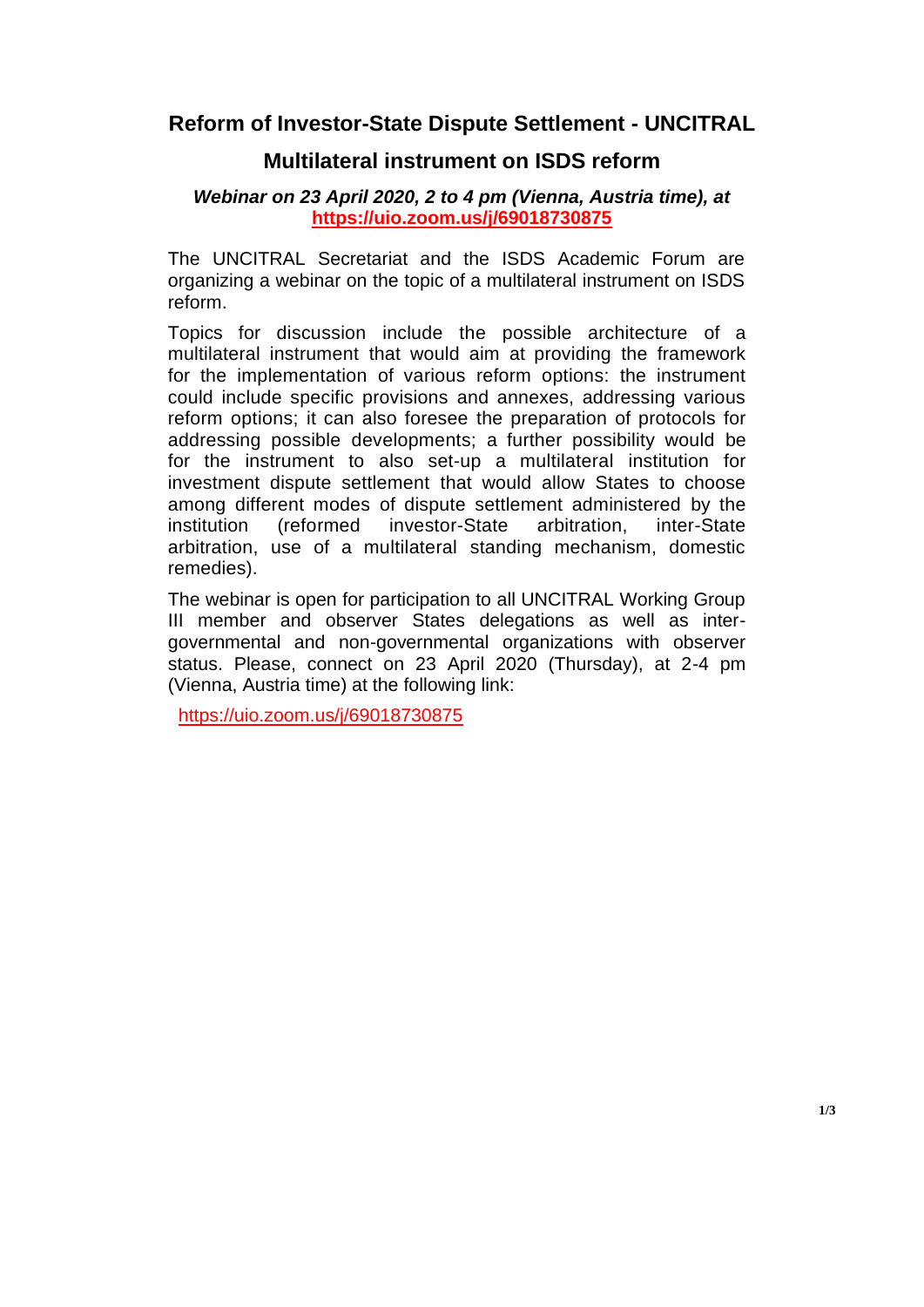# **Programme**

#### **1. Opening of the session (2-2.20pm)**

Welcome remarks by Anna Joubin-Bret, Secretary, UNCITRAL, Malcolm Langford, Academic Forum, and Shane Spelliscy, Chairperson, Working Group III

#### **2. Presentation by delegations of their proposal in their initial submissions (2.20-2.40pm)**

Delegations that have made a submission focussing on the preparation of a multilateral instrument will make a short presentation of their submission. This includes presentation by:

- The delegation of Colombia, by Maria Paula Quijana
- The delegation of Ecuador, by Claudia Salgado
- The delegation of Chile, by Mairée Uran Bidegain
- The delegations of the EU and its Member States, by Colin Brown
- The delegation of the Dominican Republic, by Leidylin Contreras

#### **3. Presentation by experts of possible models for a multilateral instrument and comments by participants (2.40-3.50pm)**

Presenters:

- Anthea Roberts, Professor, School of Regulation and Global Governance (RegNet), Australian National University;
- Michele Potestà, Senior Researcher, CIDS; Attorney, Lévy Kaufmann-Kohler;
- Stephan Schill, Professor, Faculty of Law, University of Amsterdam;
- Manjiao Chi, Professor, University of International Business and Economics, Beijing;
- Wolfgang Alschner, Assistant Professor, University of Ottawa.

The session will be chaired by Andrea Bjorklund, Professor, Faculty of Law, McGill University.

Participants will have the opportunity to ask questions and provide comments.